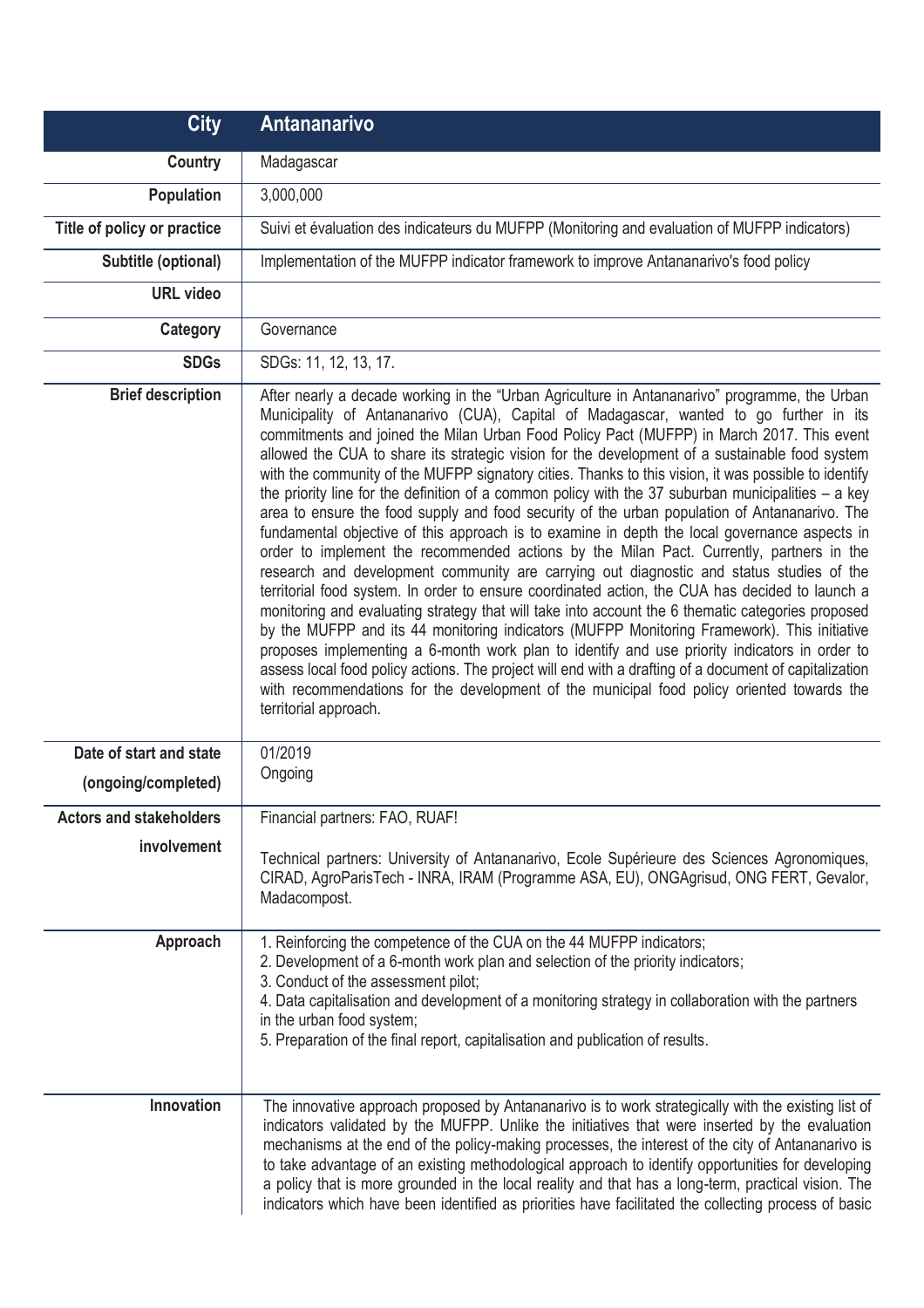|                              | information that were used to support the political decision-making aimed to improving the existing<br>municipal food system. The data sharing aims to encourage the creation of joint strategies<br>between partners of the food system. At the same time, the coordinating role of the Municipality is<br>gaining meaning and is becoming stronger and more reliable. Indicators are subject to a<br>prospective analysis that in the future will allow to take concrete decisions, in order to build<br>medium- and long-term partnerships between the Municipality and the various actors involved in<br>the local food policy (development actors, funders, CSOs and private actors). At the end of this<br>process, a capitalisation document will be drawn up along with a first draft of a working paper:<br>"Municipal Agenda of the Food System Priorities" in conformity with the MUFPP.                                                                                                                                                                                                                                                                                                                                                                                                                                                                                                                                                                                                                                                                                                                                                                                                                                                                                                                                                                                  |
|------------------------------|--------------------------------------------------------------------------------------------------------------------------------------------------------------------------------------------------------------------------------------------------------------------------------------------------------------------------------------------------------------------------------------------------------------------------------------------------------------------------------------------------------------------------------------------------------------------------------------------------------------------------------------------------------------------------------------------------------------------------------------------------------------------------------------------------------------------------------------------------------------------------------------------------------------------------------------------------------------------------------------------------------------------------------------------------------------------------------------------------------------------------------------------------------------------------------------------------------------------------------------------------------------------------------------------------------------------------------------------------------------------------------------------------------------------------------------------------------------------------------------------------------------------------------------------------------------------------------------------------------------------------------------------------------------------------------------------------------------------------------------------------------------------------------------------------------------------------------------------------------------------------------------|
| Impact                       | In Antananarivo, children from poor families often depend on food provided from schools. To<br>partially meet the basic food needs of children, The Ministry of National Education in Madagascar<br>(MEN) is conducting a programme to improve students' food security by providing food to school<br>canteens in Antananarivo. The menu in these schools includes for the major part rice, legumes,<br>salt and oil. This situation led the AUC to set up the "School Gardens in Antananarivo" in 2015. To<br>date, 30 out of 90 of the primary schools benefit from School Gardens which provides more than<br>15.000 students with access to a diverse diet at least 2 to 3 times a week. The quantitative<br>assessment of these results has been possible thanks to the implementation of the indicator<br>framework proposed by MUFPP and, more precisely, in line with the objective of improving social<br>and economic equity concerning vulnerable populations in the city. The chosen indicator is n.20<br>which is related to programmes for the improvement of diet in the schools of the city. The indicator<br>has allowed the AUC to verify and argue the effectiveness of a decision of local policy in<br>conjunction with national policies. This message has brought a significant change in the vertical<br>alignment of actors towards integrated approaches.                                                                                                                                                                                                                                                                                                                                                                                                                                                                                                  |
| Inclusion                    | The implementation of a monitoring methodology recognized by the international community<br>of MUFPP cities (MUFPP Monitoring Framework), will allow the Commune of Antananarivo to<br>establish transversal dialogues with other institutional entities and at other levels (regional and<br>national). This inclusive dialogue will facilitate the vertical and territorial coherence in decision-<br>making. It is a question of establishing a collaborative action strategy among the stakeholders<br>currently working on the implementation of the projects related to the territorial food system<br>(International organizations, Donors, CSOs, private stakeholders) by adopting a common<br>language. Finally, the MUFPP indicator monitoring project, should be the starting point to spread<br>the guidelines proposed by the MUFPP to the stakeholders of food system in Madagascar, to<br>ensure a channel of coherence in actions and objectives towards a common perspective for urban<br>food system development in Madagascar.                                                                                                                                                                                                                                                                                                                                                                                                                                                                                                                                                                                                                                                                                                                                                                                                                                    |
| <b>Adversity coefficient</b> | Poverty in Madagascar is estimated at 77.6%, which ranks Madagascar among the poorest<br>countries in the world Poverty persistence is the result of poor agricultural performance and high<br>unemployment rate in urban areas. In addition, Madagascar is very vulnerable to natural disasters<br>climate-related The country is among the 10 most at risk countries (cyclones and tropical storms)<br>and it is classified as least resilient country to natural disasters (2017 GCR Index). The agricultural<br>sector is extremely vulnerable to frequent climate shocks, price fluctuations and markets<br>integration. In addition, national policies to protect the economy from the rise in world rice prices,<br>combined with deteriorating conditions and costs of transport, weigh on agricultural yields. Many<br>poor households, as a coping mechanism, turned to secondary non-agricultural activities with low<br>productivity. Although this diversification has increased revenue, it has not been enough to lift<br>households out of poverty (WB, 2019). In this context, the urban agglomeration of Antananarivo is<br>responsible for 50% of the country's GDP, thanks to the allocation of most of the country's trade<br>and commerce activities. The food supply of a large part of the national territory depends on the<br>supply and marketing system that takes place in within the City. The AUC has understood this<br>reality as a real opportunity to think about the local food system as a development that will allow<br>several issues to be tackled in a transversal way. The outlined practice contains one of the input<br>points of the institutionalizing processes of local food policies, which will facilitate inter-sectoral<br>dialogue at a local, regional and national level, never seen before in Madagascar. This is essential |